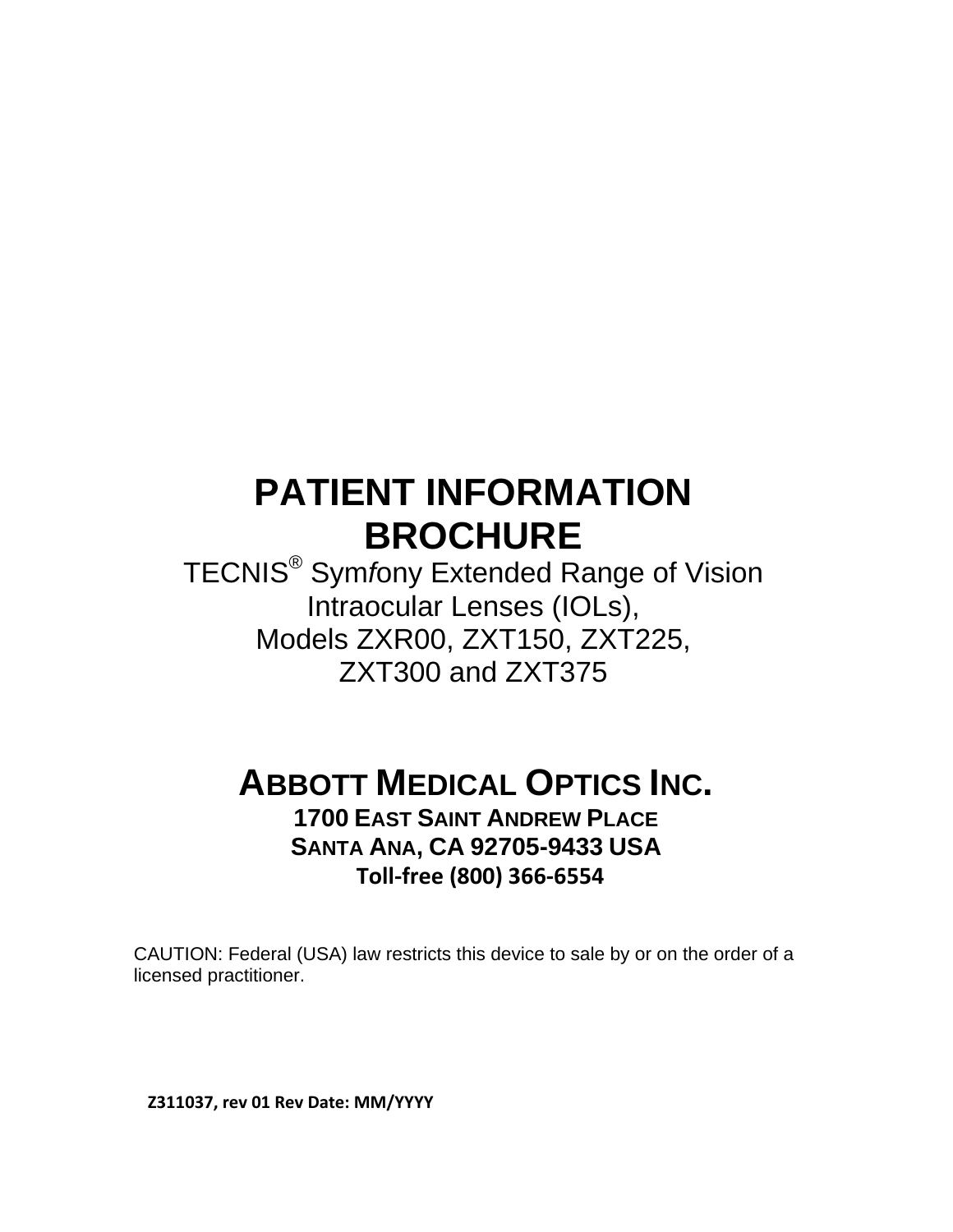# **Table of Contents**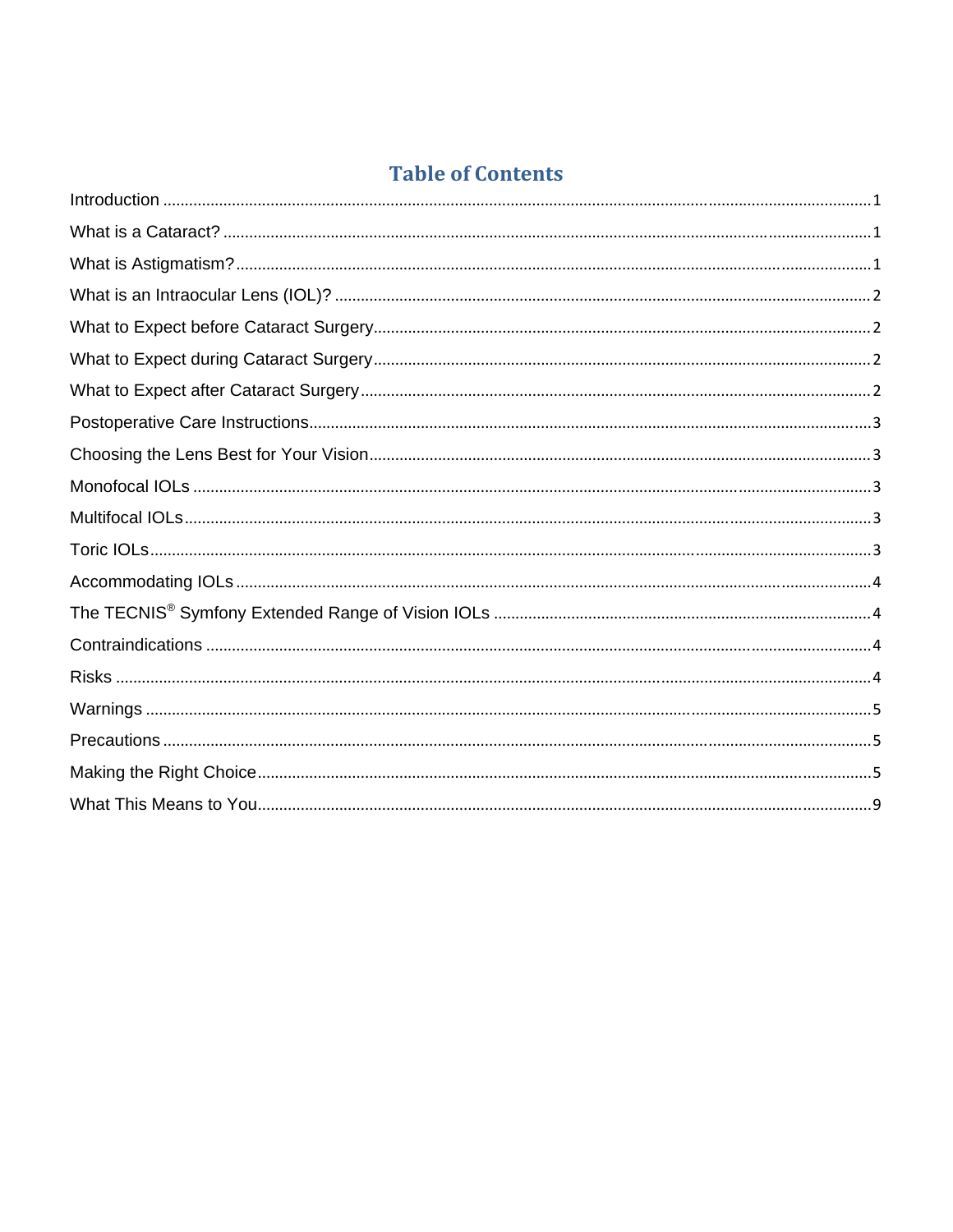# **PATIENT INFORMATION BROCHURE TECNIS® Sym***f***ony Extended Range of Vision Intraocular Lens (IOL)**

Models ZXR00, ZXT150, ZXT225, ZXT300, and ZXT375

#### **Introduction**

If you have a cataract, don't worry. You are not alone. Every year, nearly 2,500,000 Americans have cataract surgery. This brochure is designed to help you and your eye doctor decide on the best treatment choice for you. Your eye doctor will advise you about the potential risks and benefits of the procedure. If you have questions about any of the information on this brochure, please ask your eye doctor.

#### **What is a Cataract?**

Inside your eye is a natural lens that helps focus light. The natural lens focuses images onto the back of your eye (called the retina) so you can see clearly. This is just like a camera lens focuses images onto film for a clear picture **(Figure 1).** As people age, the natural lens can become less clear, even cloudy. This cloudiness is called a cataract. Just as a dirty camera lens can spoil a picture, a cataract can prevent light from focusing clearly inside the eye.



*Figure 1: Diagram of eye with intraocular lens* 

Typical signs of cataracts are blurred vision and sensitivity to light. For example, you may have trouble reading, or driving at night or at dusk. Colors may seem less vivid. It may be difficult to thread a needle, shave, or put on make-up. A cataract can be removed only by surgery. You should consider surgery when cataracts cause enough loss of vision to interfere with your daily activities.

# **What is Astigmatism?**

Astigmatism is caused by an irregularly shaped cornea. This results in blurred distance and/or near vision. A normal eye has a round cornea, shaped like a baseball. Light rays entering the eye focus at a single point on the retina, forming a clear image. An eye with astigmatism has an oblong-shaped cornea, shaped like an American football. As a result, the light rays do not focus on a single point on the retina. This causes blurred or distorted vision. Ask your eye doctor if you have corneal astigmatism.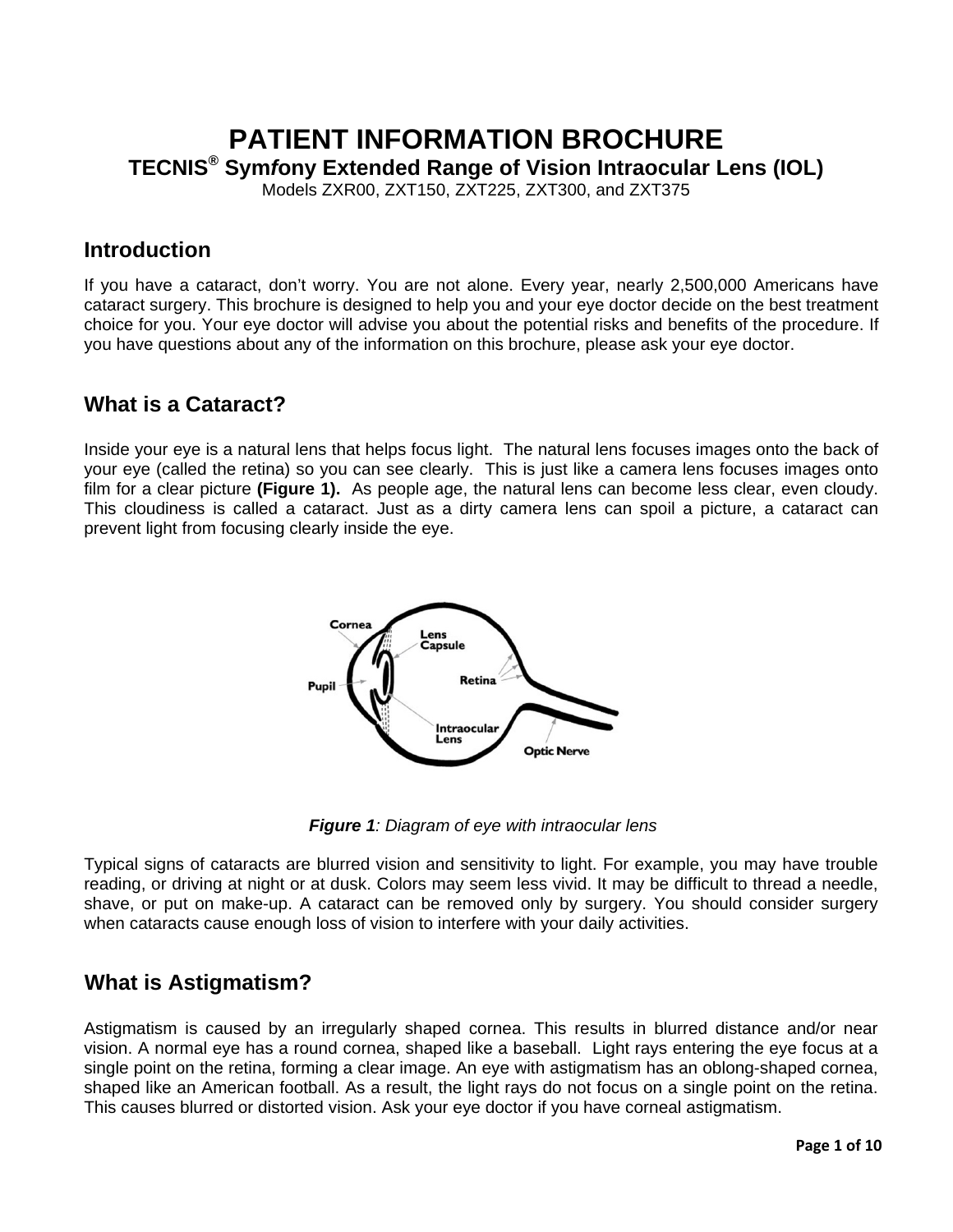# **What is an Intraocular Lens (IOL)?**

The most common treatment for cataract today is to remove the clouded natural lens. It is then replaced with an artificial lens. This artificial lens is called an intraocular lens (IOL). **Figure 2** below compares the size of a TECNIS® Sym*f*ony Extended Range of Vision IOL to a U.S. penny.



*Figure 2: Size comparison of two TECNIS® Symfony Extended Range of Vision IOL model types and U.S. penny* 

#### **What to Expect before Cataract Surgery**

You will be evaluated before surgery. This includes checking for any eye diseases. It also includes measuring your eye to choose the correct lens power. If you wear contact lenses, your eye doctor may ask you to stop wearing them before being tested for the **TECNIS® Sym***f***ony Extended Range of Vision IOL**. Tell your eye doctor if you have any health conditions that may affect your surgery or vision. Examples include high blood pressure, diabetes, and heart disease. Give your eye doctor a current list of your medications. Plan to have someone else drive you home after surgery.

#### **What to Expect during Cataract Surgery**

Cataract surgery is usually done as an outpatient procedure. You will be given anesthesia in the form of eye drops to numb your eye. Typically, you will be fully awake during the surgery. You will be comfortable and should feel little or no discomfort. Your eye doctor will use a microscope to have a magnified view of your eye. Your natural lens sits in a bag-like structure called the lens capsule. The lens capsule is located just behind the colored part of your eye (iris). A small incision is made in the outer surface of the eye. The eye doctor inserts a tiny probe through this opening to break up the cataract. Your eye doctor then uses a device like a small vacuum to remove the cataract pieces from your eye. Now there will be room for the IOL to be placed in your eye, to replace your natural lens that your eye doctor has just removed. Your doctor will insert the IOL through the same tiny incision. When the surgery is complete, your eye doctor may place a protective patch or shield over your eye.

#### **What to Expect after Cataract Surgery**

Right after surgery, you should stay in the recovery area for a short time. Your eye doctor should give you an identification card to keep in your wallet. This card shows the type of implant in your eye. Present this card to any eye doctor who examines your eyes after your surgery.

Many patients may begin to see better within 1 to 2 days. Some are stable at 10 to 14 days. Some may take 4 to 6 weeks to recover from surgery. Improvements in vision are different for each person.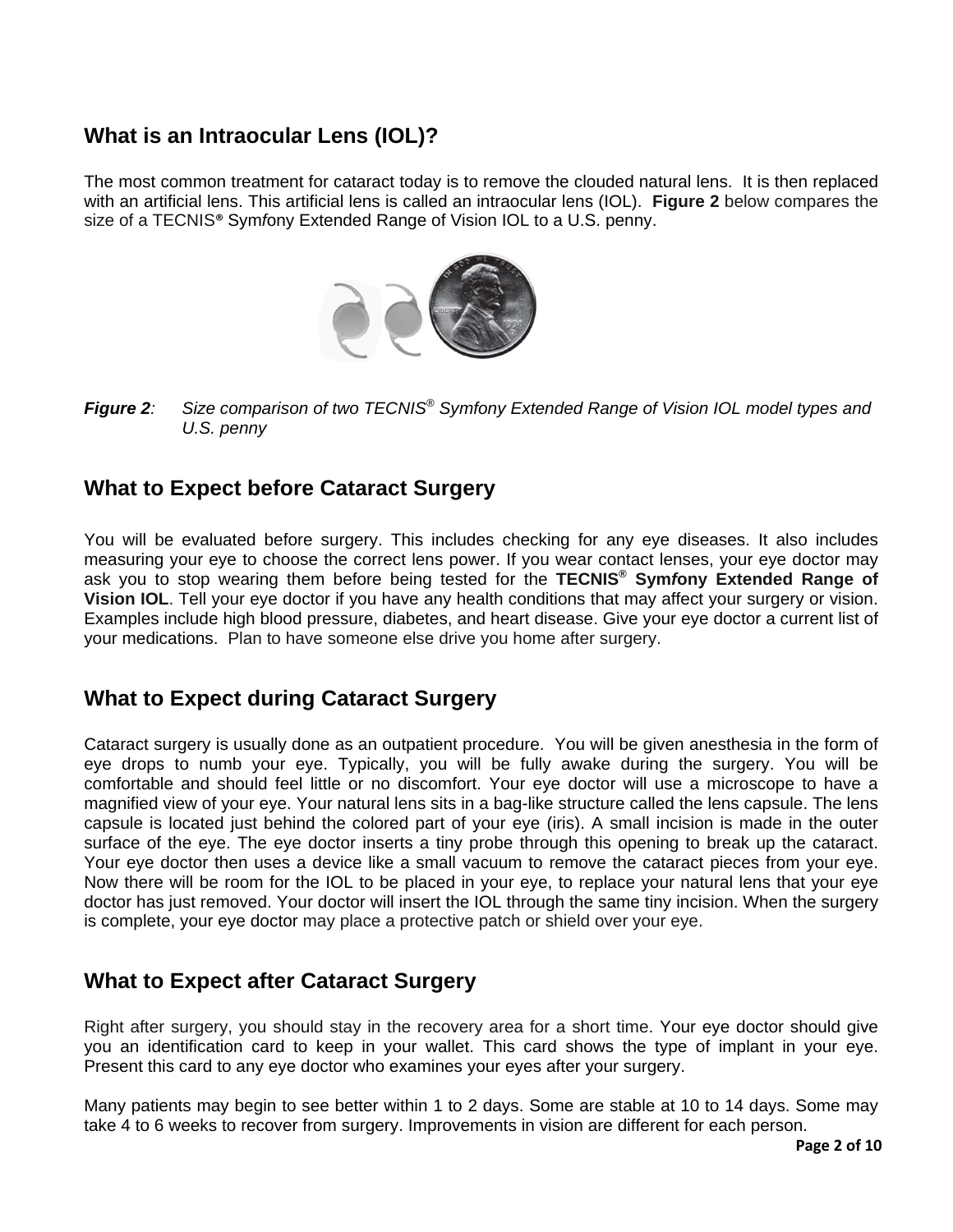Call your eye doctor right away if you experience any itching, pain, flashing lights, "floaters," redness, severe headache, nausea/vomiting, light sensitivity, or watery eyes after surgery.

#### **Postoperative Care Instructions**

You will return home after surgery. Your eye doctor will give you antibiotic eye drops and medicines to speed up healing and to prevent infection. Take all prescribed medicines and apply eye drops as instructed by your eye doctor.

You will be given a date and time for a follow-up visit. It is typically the next day. Your doctor will examine you several more times following your surgery. It may take you some time to get used to your new IOL. Talk to your eye doctor if you have any questions or concerns after your surgery.

#### **Choosing the Lens Best for Your Vision**

There are many different lenses for improving your vision. These include the **TECNIS® Sym***f***ony Extended Range of Vision IOLs**. Your eye doctor will discuss which type of lens is best for you. Other options include glasses with thick lenses and contact lenses. Discuss the potential risks and benefits of your treatment options with your eye doctor.

#### **Monofocal IOLs**

Monofocal IOLs restore clear distance vision. This means that you should see well when you go to a ball game or read distant signs. You will probably need glasses for near vision tasks, such as reading a book, writing, or doing crafts. You may also need glasses for intermediate vision activities such as working on a computer, putting on make-up, or shaving.

#### **Multifocal IOLs**

All IOLs are designed for distance vision. Multifocal IOLs are also designed to improve near vision compared to a monofocal lens. This means that you should see well whether you go to a ball game or read a book. AMO's multifocal lenses have different powers for near vision, based on your lifestyle needs. Overall, you may wear glasses less often for daily tasks. However, the sharpness of your vision may also decrease compared to a monofocal lens. This is especially the case under poor visibility conditions such as dim light or fog. You may also notice more halos (rings around light) or glare (reflected light, making it difficult to see). Both are common with multifocal IOLs.

#### **Toric IOLs**

Toric IOLs restore clear distance vision for patients with astigmatism. As mentioned above, astigmatism is blurred or distorted vision caused by an irregularly shaped cornea. If you have astigmatism, a toric IOL may be the right choice for you.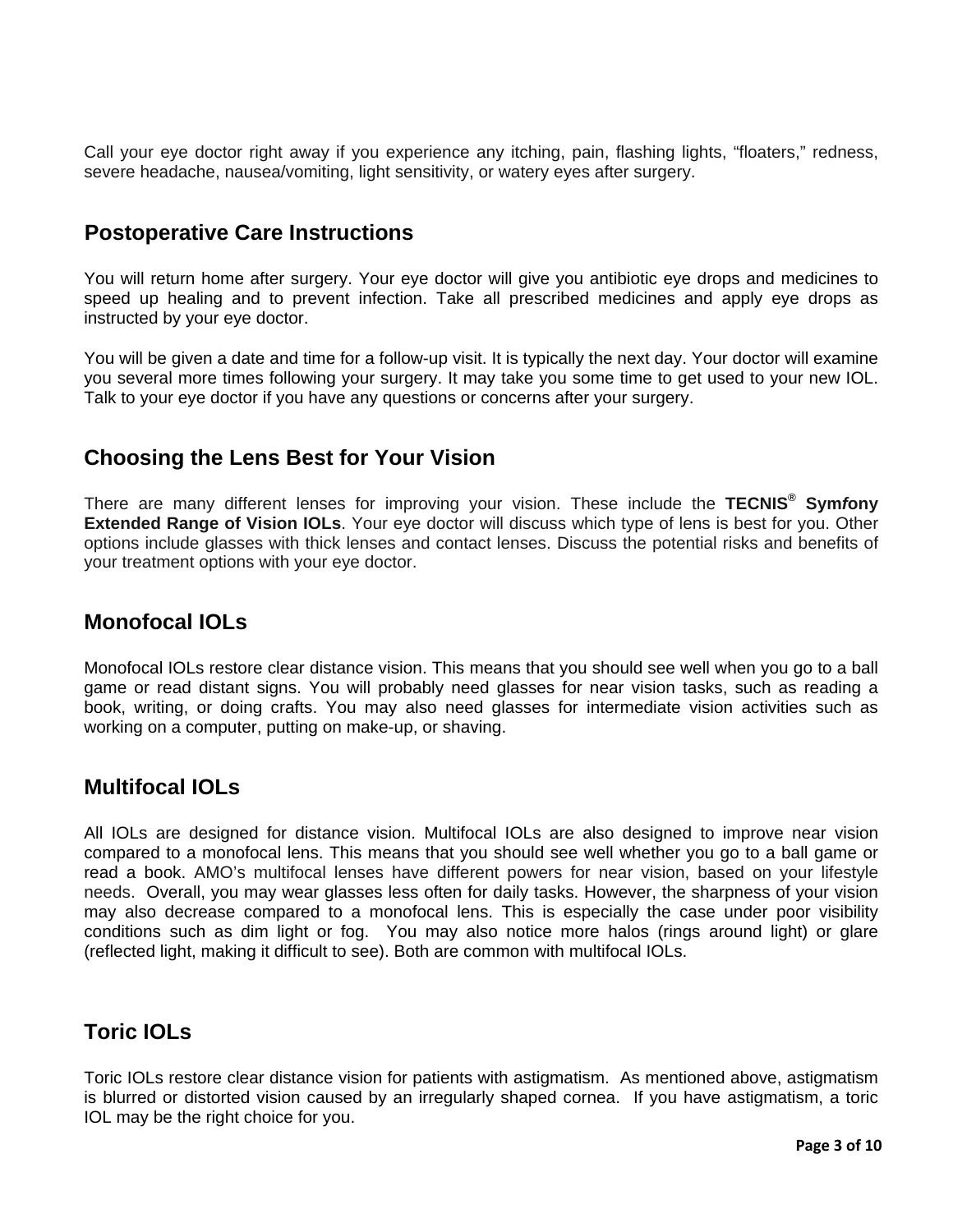# **Accommodating IOLs**

Like monofocal and multifocal IOLs, accommodating IOLs provide distance vision. These IOLs may change focus from far to near when you look at near objects. This may result in better near vision than a regular monofocal IOL. Overall, you will likely wear glasses less often for daily tasks. For small print, you are likely to need reading glasses.

### **The TECNIS® Symfony Extended Range of Vision IOLs**

The **TECNIS® Sym***f***ony Extended Range of Vision IOLs** have the same materials and overall design as the TECNIS® Multifocal 1-piece IOLs. The **TECNIS® Sym***f***ony Extended Range of Vision IOLs** give you a **continuous range** of clear vision at far and intermediate. The IOLs also provide improved near vision compared to a monofocal lens. For small print, you are likely to need reading glasses. Multifocal IOLs give you good vision at distinct far and near points. Examples of intermediate vision activities are seeing where your drive lands and sinking your putt while playing golf. Examples of near vision activities are reading the aisle signs and the package labels, and counting your change when shopping. You may notice halos, starbursts, glare and other visual symptoms.

There are five different **TECNIS® Sym***f***ony Extended Range of Vision IOLs**. All models give similar distance and better intermediate and near vision, compared to a monofocal lens. The toric models also correct different amounts of astigmatism. It is important to choose the lens that is appropriate for your needs and your lifestyle. Talk to your eye doctor to determine which IOL option is right for you.

#### **Contraindications**

There are no known conditions under which the **TECNIS® Sym***f***ony Extended Range of Vision IOLs**  should not be used.

#### **Risks**

- 1. There are risks to routine cataract surgery. This is irrelevant to the lens you choose. The problems could be minor, temporary, or affect your vision permanently.
	- a. Complications are rare. These may include worsening of your vision, bleeding, or infection.
- 2. There are risks related to use of the TECNIS Symfony lens.
	- a. Your decreased use of glasses may come with a slight loss in the sharpness of your vision.
		- i. Even with glasses, this loss of sharpness may become worse under poor visibility conditions such as dim light or fog.
		- ii. This may lead to difficulties in driving, and may cause problems such as not being able to detect hazards in the road as quickly at night or in fog.
		- iii. You may also notice halos, starbursts, glare, and other visual symptoms with extended range of vision IOLs. This may impact your vision when there are bright lights at night.

Discuss all risks and benefits with your eye doctor prior to surgery.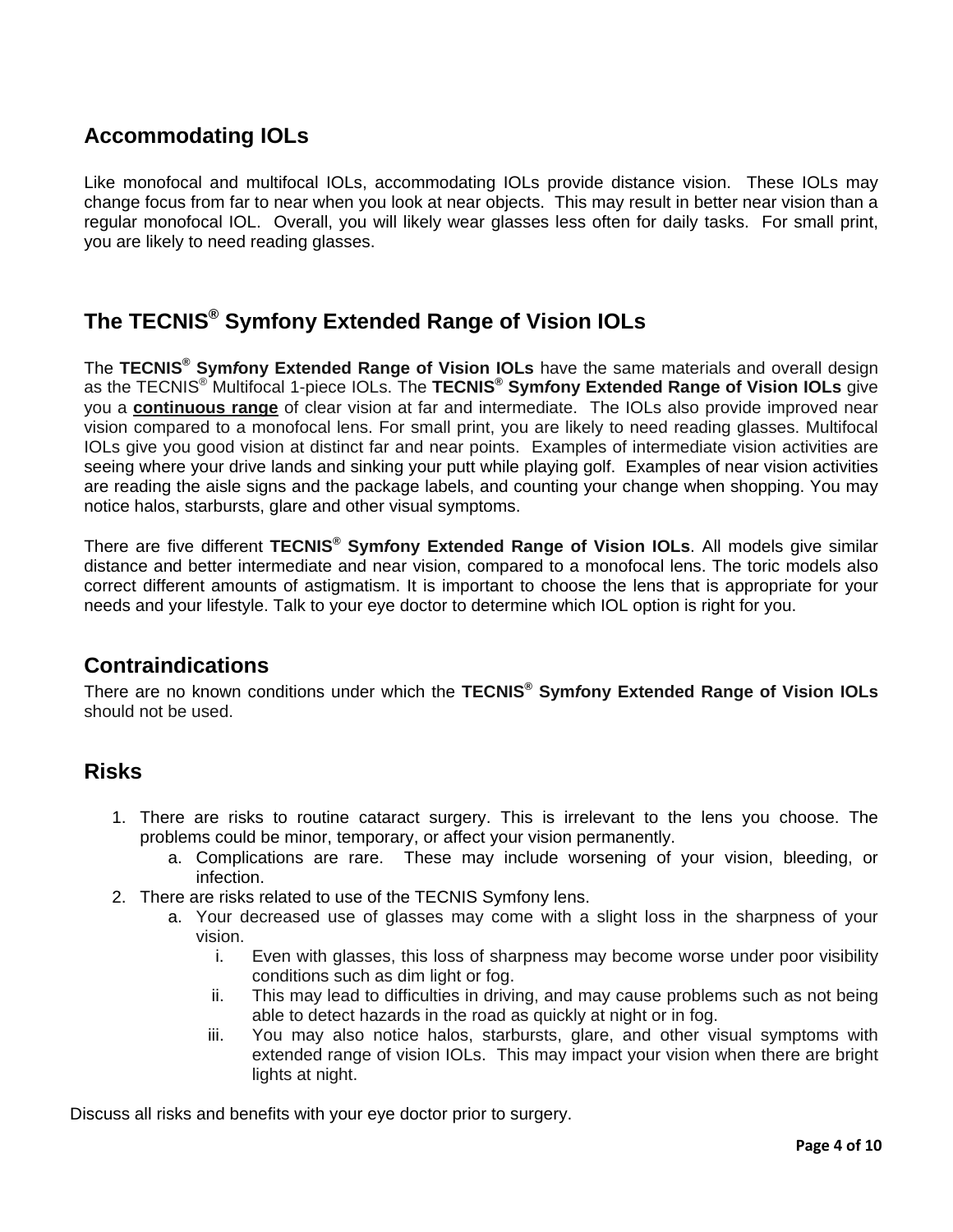# **Warnings**

- 1. A small number of patients may want to have their **TECNIS® Sym***f***ony Extended Range of Vision IOL** removed. This is due to lens-related optical/visual symptoms.
- 2. You may have more difficulty seeing while driving at night or completing tasks in low light conditions such as in fog.
- 3. You may experience some halos (rings around light), glare (reflected light, making it difficult to see), and starbursts (rays around light).
- 4. Pre-existing diseases or conditions may place you at higher risk of experiencing complications (e.g., more difficult recovery) after routine cataract surgery. Examples of pre-existing diseases or conditions are diabetes, heart disease, and previous trauma to your eye.
- 5. These lenses have not been evaluated for use in children.

#### **Precautions**

- 1. If your eye is not healthy (including glaucoma), your vision may not be good even after your cataract is removed. In this case, you may not get the full benefit of the **TECNIS® Sym***f***ony Extended Range of Vision IOL**. Before surgery, your eye doctor will check if you have any eye diseases.
- 2. Your vision with the **TECNIS® Sym***f***ony Extended Range of Vision IOL** may not be good enough to perform detailed 'up-close' work without glasses.
- 3. In rare instances, the **TECNIS® Sym***f***ony Extended Range of Vision IOL** may make some types of retinal treatment (e.g., retinal tear repair) more difficult.
- 4. Take all prescribed medicines and apply eye drops as instructed to avoid inflammation and infection.
- 5. Avoid any activity such as bending down and playing sports. These could harm your eye during recovery. Your eye doctor will tell you what activities to avoid.

#### **Making the Right Choice**

AMO's monofocal IOLs and **TECNIS® Sym***f***ony Extended Range of Vision IOLs** have been well studied. Both are used to replace the natural lens of the eye. AMO's monofocal IOLs provide far vision. You will most likely need glasses for near vision. The **TECNIS® Sym***f***ony Extended Range of Vision IOL** is designed to provide a continuous range of good vision at far, intermediate, and near. Wearing glasses is reduced compared to a monofocal IOL. The toric version of the **TECNIS® Sym***f***ony Extended Range of Vision IOL** will correct your astigmatism.

**Table 1** will help you compare the monofocal IOL and the **TECNIS® Sym***f***ony Extended Range of Vision IOL**.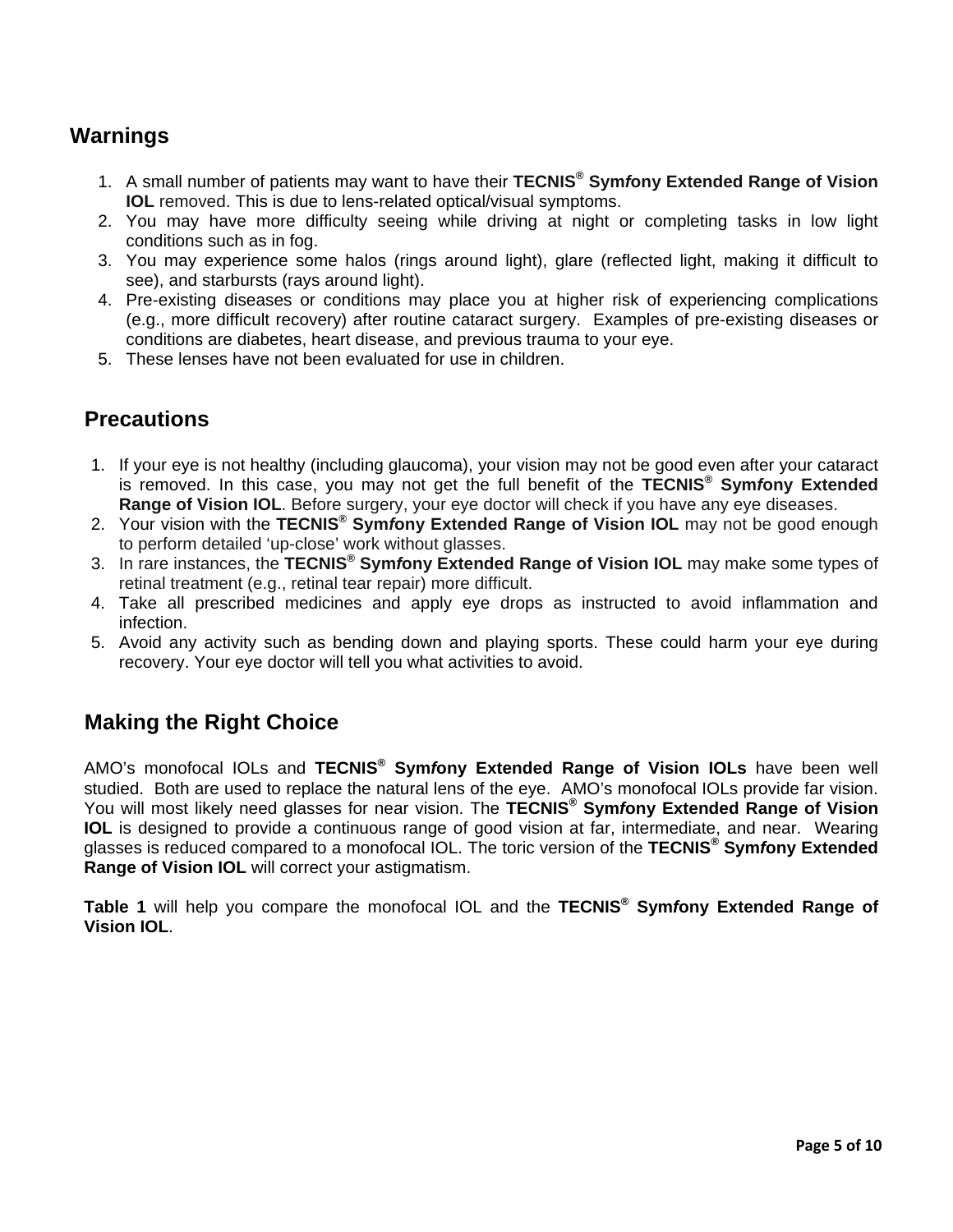*Table 1: Expected IOL Performance for Patients based on the U.S. clinical study of the TECNIS Symfony Extended Range of Vision IOL, Model ZXR00.* 

|                                                    | <b>TECNIS<sup>®</sup> Symfony Extended Range of</b><br><b>Vision IOL</b>                                                                                                                                                                                            | <b>Monofocal IOL</b>                                                                                                                                   |
|----------------------------------------------------|---------------------------------------------------------------------------------------------------------------------------------------------------------------------------------------------------------------------------------------------------------------------|--------------------------------------------------------------------------------------------------------------------------------------------------------|
| Far Vision                                         | The clinical study showed that the TECNIS<br>Symfony IOL provided far<br>vision<br>comparable to the monofocal IOL.                                                                                                                                                 | A monofocal IOL is designed to<br>provide far vision.                                                                                                  |
| Intermediate Vision<br>(approximately 2-5<br>feet) | The clinical study showed that the TECNIS<br>Symfony IOL provided better intermediate<br>vision compared to the monofocal IOL.                                                                                                                                      | A monofocal IOL is not designed<br>to provide intermediate vision.                                                                                     |
| <b>Near Vision</b>                                 | The clinical study showed that the TECNIS<br>Symfony IOL provided better near vision<br>compared to the monofocal IOL.                                                                                                                                              | A monofocal IOL is not designed<br>to provide near vision.                                                                                             |
| Visual Effects (i.e.<br>halos, starburst, glare)   | Visual effects occur more often with the<br>Symfony lens than with the monofocal<br>lens. These could be worse at night or in<br>low-light conditions. These visual effects<br>may affect your ability to drive a car at<br>night or in poor visibility conditions. | These visual effects may also<br>occur with monofocal lenses.<br>However, these visual effects<br>occur less often with monofocal<br>IOL <sub>s.</sub> |
| Use of Glasses                                     | The clinical study showed that the TECNIS<br>Symfony IOL patients wore glasses less<br>often for overall vision compared to<br>patients with the monofocal IOL.                                                                                                     | You are more likely to wear<br>prescription glasses overall.                                                                                           |
| <b>Low Contrast Vision</b>                         | You<br>difficulty<br>have<br>may<br>more<br>distinguishing road signs and hazards as<br>quickly under low-light conditions.                                                                                                                                         | Does not adversely affect your<br>vision in low-light conditions.                                                                                      |

**Table 2** presents some of the U.S. clinical study results for the **TECNIS® Sym***f***ony Extended Range of Vision IOL, Model ZXR00,** 6 months after surgery. At 6 months, there were 147 patients who had received the **TECNIS Sym***f***ony lens.** There were 148 patients who had received the monofocal IOL at 6 months.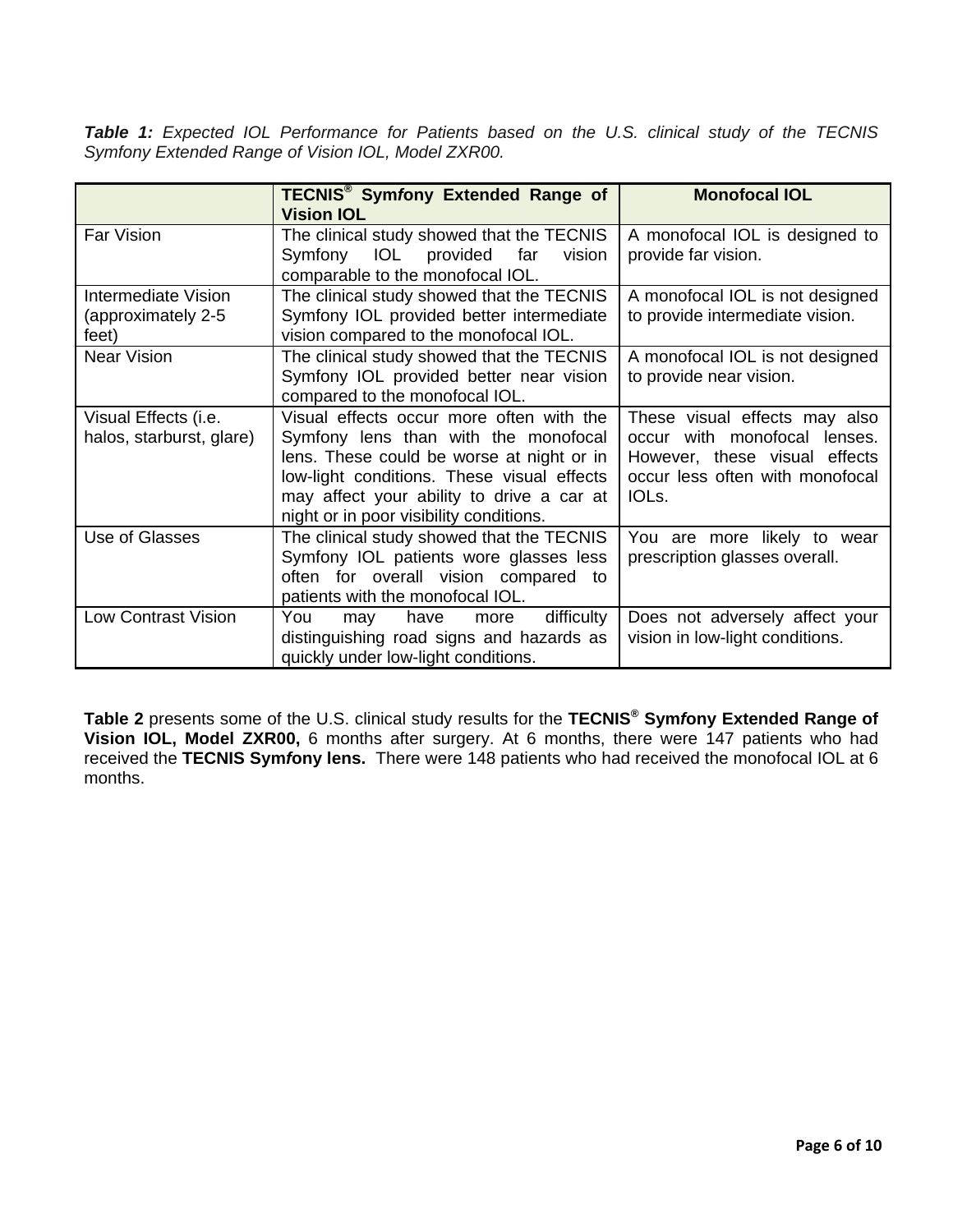*Table 2: U.S. Clinical Study Results for the TECNIS® Symfony Extended Range of Vision IOL, Model ZXR00, and the Monofocal IOL 6 Months after Surgery (Binocular Results)* 

|                                                                                      | <b>TECNIS®</b> Symfony Extended<br>Range of Vision IOL,<br><b>Model ZXR00 (147 Patients)</b>                                                                                                      |                                                    | <b>Monofocal IOL</b><br>(148 Patients)                                                                                                                                                              |                                                    |
|--------------------------------------------------------------------------------------|---------------------------------------------------------------------------------------------------------------------------------------------------------------------------------------------------|----------------------------------------------------|-----------------------------------------------------------------------------------------------------------------------------------------------------------------------------------------------------|----------------------------------------------------|
|                                                                                      | Monocular<br>(one eye tested<br>alone)                                                                                                                                                            | <b>Binocular</b><br>(both eyes tested<br>together) | Monocular<br>(one eye tested<br>alone)                                                                                                                                                              | <b>Binocular</b><br>(both eyes tested<br>together) |
| Far Vision: 20/40 or better<br>without glasses                                       | 97% of patients                                                                                                                                                                                   | 99% of patients                                    | 94% of patients                                                                                                                                                                                     | 100% of patients                                   |
| Far Vision: 20/40 or better<br>with glasses                                          | 100% of patients                                                                                                                                                                                  | 100% of patients                                   | 100% of patients                                                                                                                                                                                    | 100% of patients                                   |
| <b>Intermediate Vision: 20/25</b><br>or better without glasses                       | 77% of patients                                                                                                                                                                                   | 97% of patients                                    | 34% of patients                                                                                                                                                                                     | 60% of patients                                    |
| <b>Intermediate Vision: 20/25</b><br>or better with glasses for<br>far vision only   | 70% of patients                                                                                                                                                                                   | 93% of patients                                    | 14% of patients                                                                                                                                                                                     | 35% of patients                                    |
| Near Vision: 20/40 or<br>better without glasses                                      | 81% of patients                                                                                                                                                                                   | 96% of patients                                    | 31% of patients                                                                                                                                                                                     | 63% of patients                                    |
| Near Vision: 20/40 or<br>better with glasses for far<br>vision only                  | 62% of patients                                                                                                                                                                                   | 91% of patients                                    | 16% of patients                                                                                                                                                                                     | 35% of patients                                    |
| Average range with                                                                   | Far to intermediate to near                                                                                                                                                                       |                                                    | Far to intermediate                                                                                                                                                                                 |                                                    |
| vision of 20/32 or better                                                            | Monocular: to<br>approximately 26<br>inches                                                                                                                                                       | Binocular: to<br>approximately 20<br>inches        | Monocular: to<br>approximately 5<br>feet                                                                                                                                                            | Binocular: to<br>approximately 3<br>feet           |
| <b>Wearing glasses overall</b><br>(according to a patient survey)                    | Percentage of patients who reported<br>wearing glasses overall:<br>None/A little of the time: 85%<br>Some of the time: 12%<br>Most/All of the time: 3%                                            |                                                    | Percentage of patients who reported<br>wearing glasses overall:<br>None/A little of the time: 60%<br>Some of the time: 25%<br>Most/All of the time: 15%                                             |                                                    |
| <b>Wearing glasses for far</b><br>vision<br>(according to a patient survey)          | Percentage of patients who reported<br>wearing glasses for far vision:<br>None/A little of the time: 93%<br>Some of the time: <1%                                                                 |                                                    | Percentage of patients who reported<br>wearing glasses for far vision:<br>None/A little of the time: 87%<br>Some of the time: 5%                                                                    |                                                    |
| <b>Wearing glasses for</b><br>intermediate vision<br>(according to a patient survey) | Most/All of the time: 6%<br>Percentage of patients who reported<br>wearing glasses for intermediate vision:<br>None/A little of the time: 93%<br>Some of the time: 3%<br>Most/All of the time: 5% |                                                    | Most/All of the time: 8%<br>Percentage of patients who reported<br>wearing glasses for intermediate vision:<br>None/A little of the time: 73%<br>Some of the time: 12%<br>Most/All of the time: 16% |                                                    |
| <b>Wearing glasses for near</b><br>vision<br>(according to a patient survey)         | Percentage of patients who reported<br>wearing glasses for near vision:<br>None/A little of the time: 68%<br>Some of the time: 15%<br>Most/All of the time: 17%                                   |                                                    | Percentage of patients who reported<br>wearing glasses for near vision:<br>None/A little of the time: 28%<br>Some of the time: 14%<br>Most/All of the time: 58%                                     |                                                    |
| <b>Visual effects</b>                                                                | More visual effects such as halos,<br>$\bullet$<br>starbursts and glare, occurred with<br>the Symfony IOL than with the<br>monofocal IOL.                                                         |                                                    | At 6 months, a few patients<br>$\bullet$<br>reported to their doctors that they<br>experienced halos and starbursts.<br>Less than 1% were reported as<br>severe.                                    |                                                    |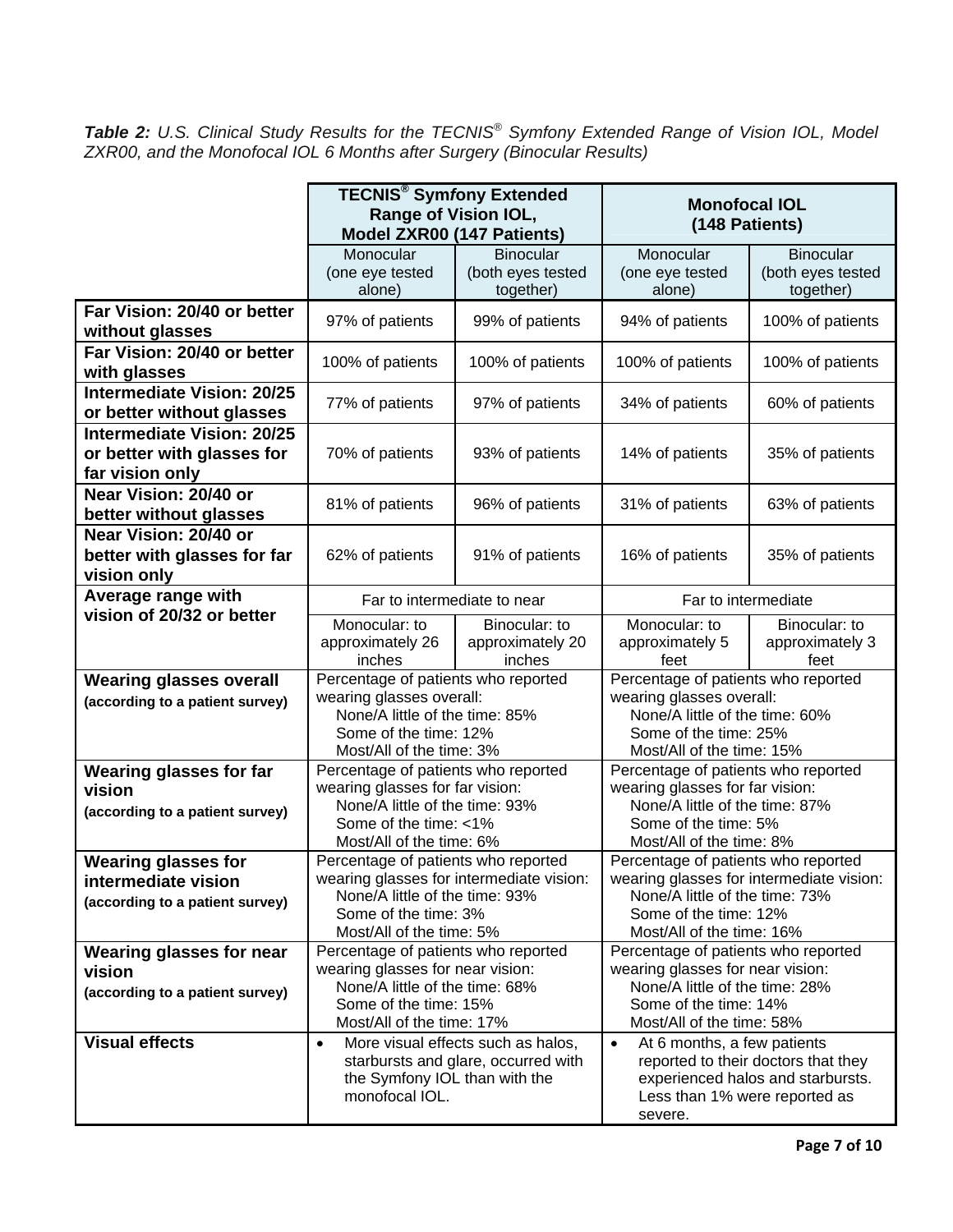|                               | <b>TECNIS® Symfony Extended</b><br>Range of Vision IOL,<br>Model ZXR00 (147 Patients)                                                                                                                                                                                                                                                                                                                                                                                                                                   | <b>Monofocal IOL</b><br>(148 Patients)                                                                                                                                                                                                                                                                                                                                                                                                                                                                                                                                                                                                                                                                                                                                   |  |
|-------------------------------|-------------------------------------------------------------------------------------------------------------------------------------------------------------------------------------------------------------------------------------------------------------------------------------------------------------------------------------------------------------------------------------------------------------------------------------------------------------------------------------------------------------------------|--------------------------------------------------------------------------------------------------------------------------------------------------------------------------------------------------------------------------------------------------------------------------------------------------------------------------------------------------------------------------------------------------------------------------------------------------------------------------------------------------------------------------------------------------------------------------------------------------------------------------------------------------------------------------------------------------------------------------------------------------------------------------|--|
|                               | At 6 months, most cases were<br>$\bullet$<br>"mild" to "moderate." A few cases<br>were severe for halos (3%) and<br>starbursts (1%).<br>In a survey, patients were asked<br>$\bullet$<br>specifically about visual symptoms.<br>Patients reported being very<br>bothered with halos (7%),<br>starbursts (8%), and glare (6%) at<br>6 months.<br>No subjects had the lens removed<br>$\bullet$<br>during the study.<br>Some patients also reported that<br>$\bullet$<br>they had blurred vision, mostly at<br>near (9%). | In a survey, some patients reported<br>$\bullet$<br>being very bothered with halos<br>(3%), starbursts (4%), and glare<br>$(3%)$ .<br>No subjects had the lens removed<br>$\bullet$<br>during the study.<br>Some patients also reported that<br>they had blurred vision, mostly at<br>near (18%).                                                                                                                                                                                                                                                                                                                                                                                                                                                                        |  |
| <b>Serious Adverse Events</b> | There were no serious adverse events<br>related to the TECNIS Symfony IOL.<br>Some were related to the cataract<br>procedure.                                                                                                                                                                                                                                                                                                                                                                                           | There were no serious adverse events<br>related to the monofocal IOL. Some<br>were related to the cataract procedure.                                                                                                                                                                                                                                                                                                                                                                                                                                                                                                                                                                                                                                                    |  |
|                               | 4 out of 147 patients had serious<br>adverse events:<br>Two patients had swelling in the<br>$\circ$<br>retina.<br>One patient had part of the IOL<br>$\circ$<br>caught on the pupil.<br>One patient had eye inflammation<br>$\circ$<br>and a small pocket of pus.<br>These four patients were treated with<br>medication and recovered. One patient<br>with swelling of the retina and the<br>patients with eye inflammation required<br>antibiotic injections.                                                         | 9 out of 148 patients reported serious<br>adverse events:<br>Three patients (five eyes) had<br>$\circ$<br>swelling in the retina.<br>One patient (two eyes) had<br>$\circ$<br>inflammation.<br>These four patients were treated with<br>medication and recovered. The patient<br>with inflammation required antibiotic<br>injections in both eyes.<br>One patient developed a thin layer<br>$\circ$<br>of tissue on the retina.<br>Two patients needed removal of<br>$\circ$<br>small pieces of the cataract that<br>remained after the cataract<br>surgery.<br>One patient had a disease of the<br>$\circ$<br>cornea.<br>These four patients recovered but<br>needed surgery.<br>One patient had optic nerve<br>$\circ$<br>disease. It resulted in decreased<br>vision. |  |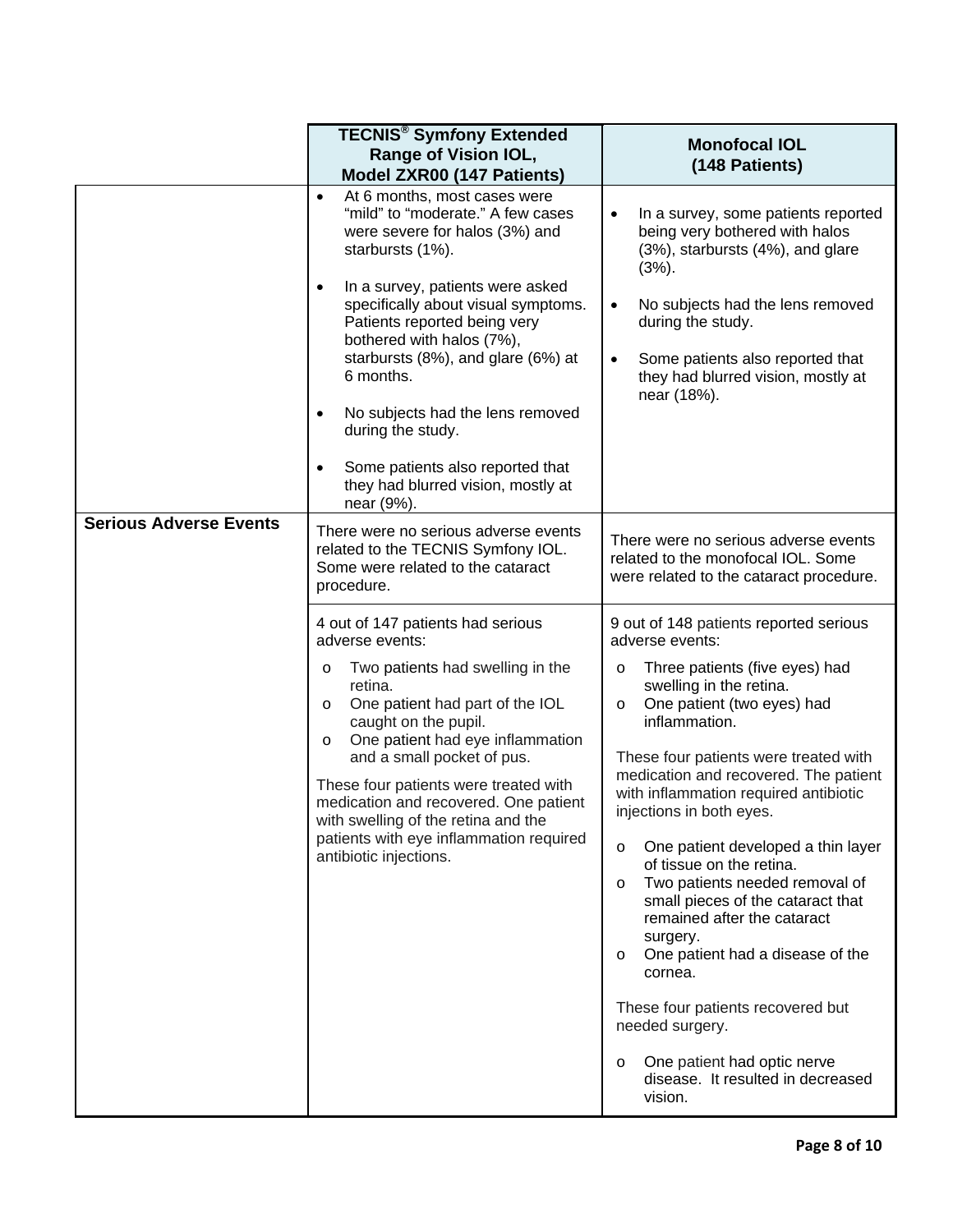| <b>TECNIS<sup>®</sup> Symfony Extended</b><br><b>Range of Vision IOL,</b><br>Model ZXR00 (147 Patients) | <b>Monofocal IOL</b><br>(148 Patients)                                                                        |  |
|---------------------------------------------------------------------------------------------------------|---------------------------------------------------------------------------------------------------------------|--|
|                                                                                                         | This patient was treated with<br>medication. The condition was stable.<br>Vision was not expected to improve. |  |

**Table 3** presents the number of patients who reported being "very bothered" by visual symptoms for the **TECNIS Sym***f***ony Extended Range of Vision IOL** and for the monofocal IOL during the U.S. clinical study.

|                     |                                      | <b>Symfony</b>         | <b>Monofocal</b>       |
|---------------------|--------------------------------------|------------------------|------------------------|
|                     | <b>Very Bothered When</b>            | <b>6 Months</b>        | 6 months               |
| <b>Halos</b>        | Not wearing glasses                  | 11 out of 147 patients | 5 out of 148 patients  |
|                     | Driving at night not wearing glasses | 15 out of 147 patients | 3 out of 148 patients  |
|                     | Overall                              | 10 out of 147 patients | 4 out of 148 patients  |
| <b>Starbursts</b>   | Not wearing glasses                  | 13 out of 147 patients | 3 out of 148 patients  |
|                     | Driving at night not wearing glasses | 14 out of 147 patients | 3 out of 148 patients  |
|                     | Overall                              | 12 out of 147 patients | 6 out of 148 patients  |
| Glare               | Not wearing glasses                  | 9 out of 147 patients  | 12 out of 148 patients |
|                     | Driving at night not wearing glasses | 11 out of 147 patients | 2 out of 148 patients  |
|                     | Overall                              | 8 out of 145 patients  | 5 out of 148 patients  |
| <b>Streaks of</b>   | Not wearing glasses                  | 5 out of 147 patients  | 2 out of 148 patients  |
| Light               | Driving at night not wearing glasses | 6 out of 147 patients  | 2 out of 148 patients  |
|                     | Overall                              | 4 out of 144 patients  | 4 out of 148 patients  |
| <b>Occlusions</b>   | Not wearing glasses                  | 2 out of 147 patients  | 1 out of 148 patients  |
| (Shadows)           | Driving at night not wearing glasses | 1 out of 147 patients  | 1 out of 148 patients  |
|                     | Overall                              | 2 out of 146 patients  | 2 out of 148 patients  |
| <b>Sensitivity</b>  | Not wearing glasses                  | 9 out of 147 patients  | 20 out of 148 patients |
| to Light            | Driving at night not wearing glasses | 9 out of 147 patients  | 4 out of 148 patients  |
|                     | Overall                              | 4 out of 146 patients  | 11 out of 148 patients |
| Poor Low            | Not wearing glasses                  | 1 out of 147 patients  | 16 out of 148 patients |
| <b>Light Vision</b> | Driving at night not wearing glasses | 2 out of 147 patients  | 2 out of 148 patients  |
|                     | Overall                              | 2 out of 146 patients  | 3 out of 148 patients  |

*Table 3: Patient Reports of Being "Very Bothered" by Visual Symptoms at 6 Months* 

# **What This Means to You**

You should evaluate the comparison factors in Tables 1 and 2 as they relate to your quality of life. This will help you choose the IOL that is best for you. We recommend that you ask your eye doctor to assist in this evaluation.

If being able to see well at near, intermediate, and far and being able to use glasses or contact lenses less frequently would make your life better, then one of the **TECNIS® Sym***f***ony Extended Range of**